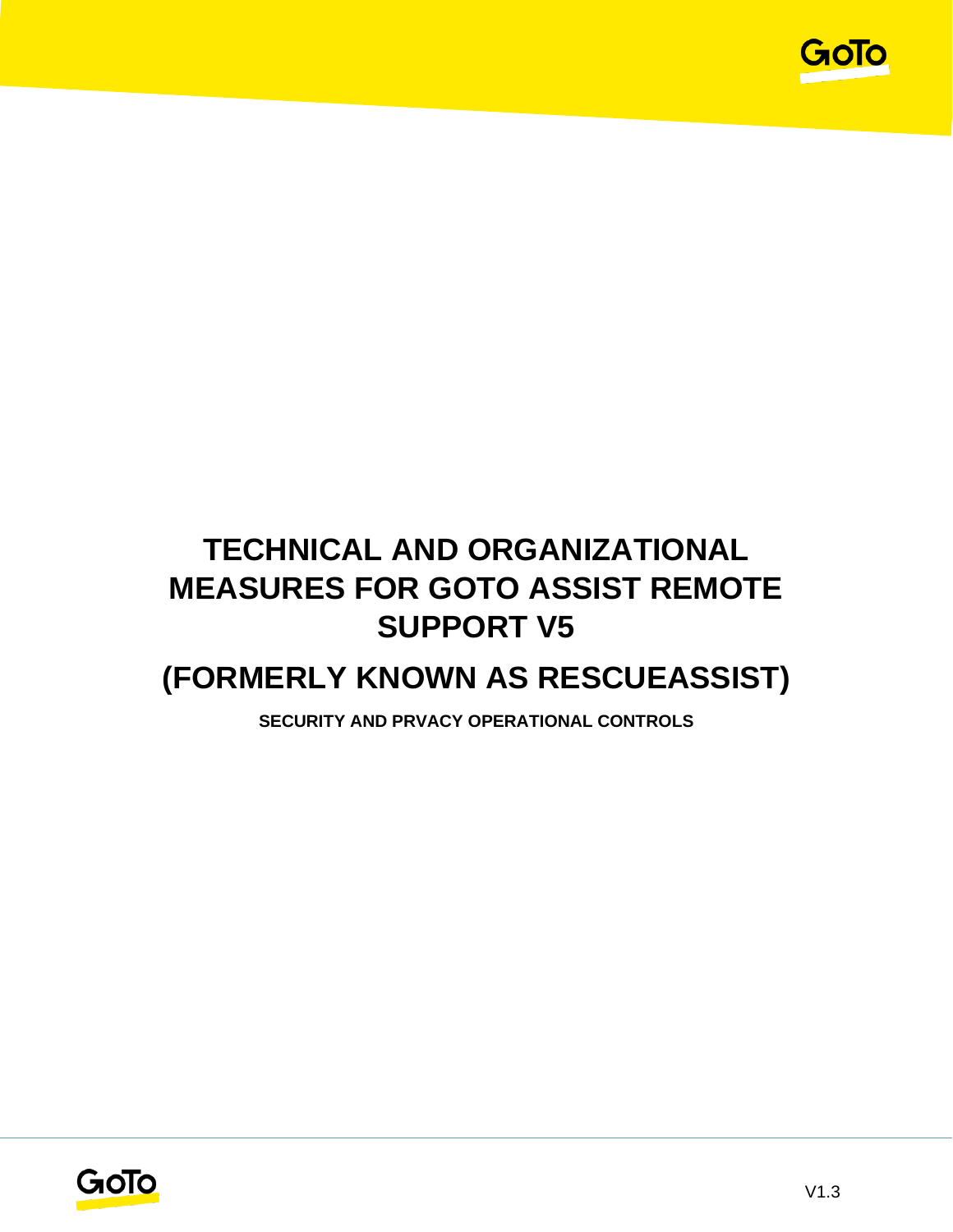# 1 Products and Services

This document focuses on the Technical and Organizational Measures (TOMs) of the GoToAssist Remote Support V5 (formerly known as RescueAssist) infrastructure and communications channels.

GoToAssist Remote Support V5 enables IT and support professionals to deliver remote support to computers, servers and mobile devices with remote view, remote control or camera share from a web-based or desktop agent console. GoToAssist Remote Support V5 employs robust data security measures to defend against both passive and active attacks.

# 2 Product Architecture

GoToAssist Remote Support V5 uses an application service provider (ASP) model designed to provide secure operations while integrating with a company's existing network and security infrastructure. Its architecture is designed for optimal performance, reliability and scalability. Redundant switches and routers are built into the architecture and intended to ensure that there is no single point of failure. High-capacity, clustered servers and backup systems are utilized to ensure continued operation of application processes in the event of a heavy load or system failure. Service brokers load balance the client/server sessions across geographically distributed communication servers. The communications architecture for GoToAssist Remote Support V5 is depicted in Section 2.1 below.

### 2.1. Communications Architecture

The GoToAssist Remote Support V5 communications architecture is summarized in the figure below.



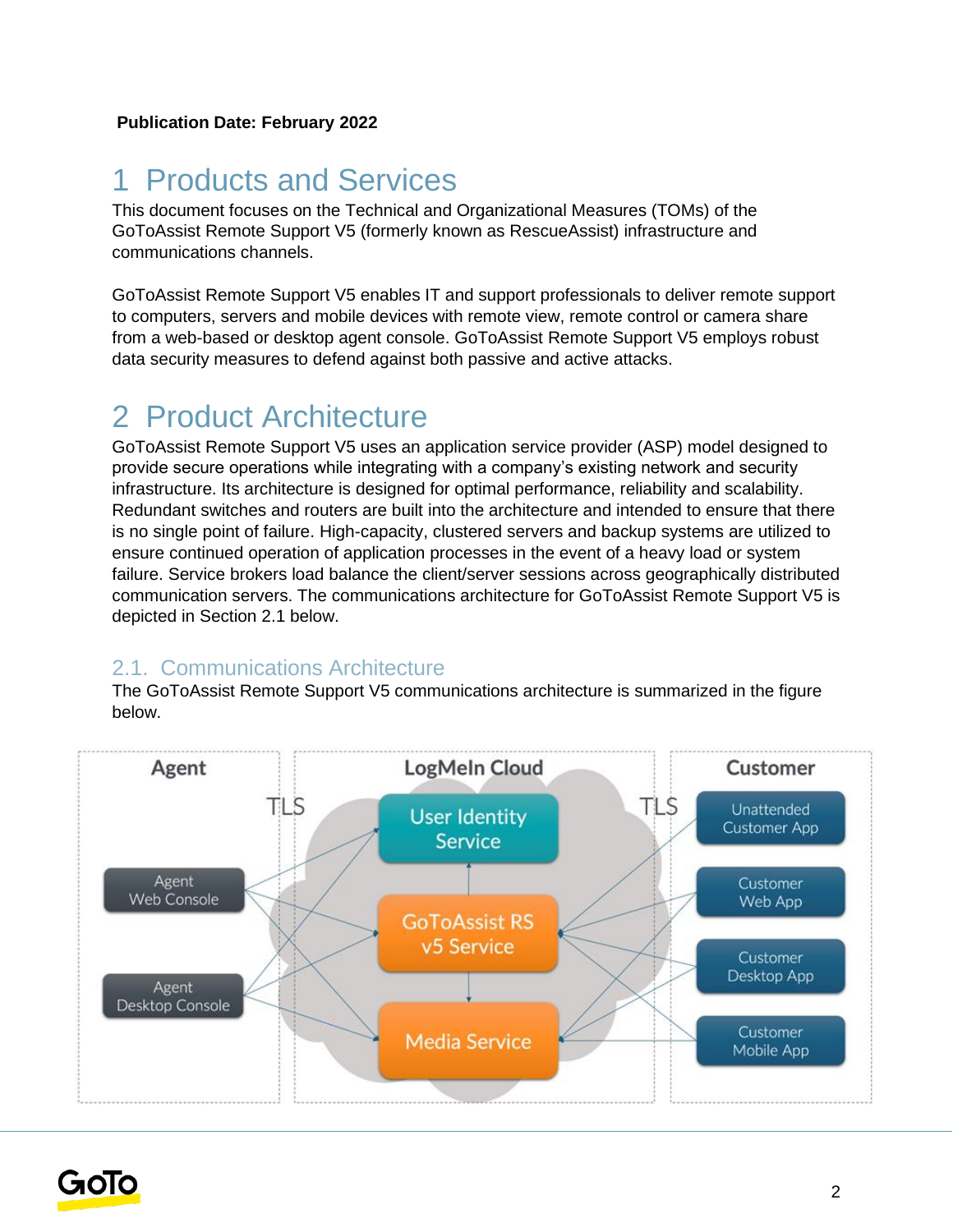Agent authentication utilizes the GoTo User Identity Service. Communication between participants in a GoToAssist Remote Support V5 Session occurs via an overlay networking stack that logically sits on top of the conventional UDP and TCP/IP. This network is provided by GoToAssist Remote Support V5's Service and Media Service hosted in Amazon AWS.

GoToAssist Remote Support V5 session participants (Agent Web Console, Agent Desktop Console and Customer Endpoints) communicate with GoToAssist Remote Support V5 Service and Media Service using outbound TCP connections on port 443 or UDP port 15000, depending on availability. Because GoToAssist Remote Support V5 is a web-based service, participants can be located nearly anywhere on the Internet — at a remote office, at home, at a business center or connected to another company's network.

### 2.2. Agent Desktop Console

The agents can use the Agent Web Console or the installable Agent Desktop Console to connect to the GoToAssist Remote Support V5 Service. The Desktop Console uses the crossplatform Qt toolkit to run on MacOS and Windows and leverages the open-source Chromium web browser to utilize components of the Web Console.

# 3 GoToAssist Remote Support v5 Technical **Controls**

GoTo employs industry standard technical security controls appropriate to the nature and scope of the Services (as the term is defined in the Terms of Service) designed to safeguard the Service infrastructure and data residing therein. Find the Terms of Service a[t](http://www.logmein.com/legal/terms-and-conditions) [https://www.goto.com/company/legal/terms-and-conditions.](https://www.goto.com/company/legal/terms-and-conditions)

### 3.1. Authentication

GoToAssist Remote Support V5 Agents and Account Administrators are identified by their email address and authenticated using a password. During authorized authentication, the password is never transferred in an unencrypted state.

Authentication procedures are governed by the following policies:

- **Strong passwords:** A strong password must be a minimum of 8 characters in length with sufficient complexity requirements (i.e., must contain both letters and numbers). Passwords are checked for strength when established or changed.
- **Two-Factor Authentication:** As an additional security measure, optional two-factor authentication is available for every GoToAssist Remote Support V5 company account. If enabled, two-factor authentication requires every user to authorize access via two separate methods.
- **Account lockout:** After five consecutive failed log-in attempts, the user account is put into a mandatory soft-lockout state. This means that the user account holder will not be able to log-in for five minutes. After the lockout period expires, the user account holder will be able to attempt to log-in to his or her account again.

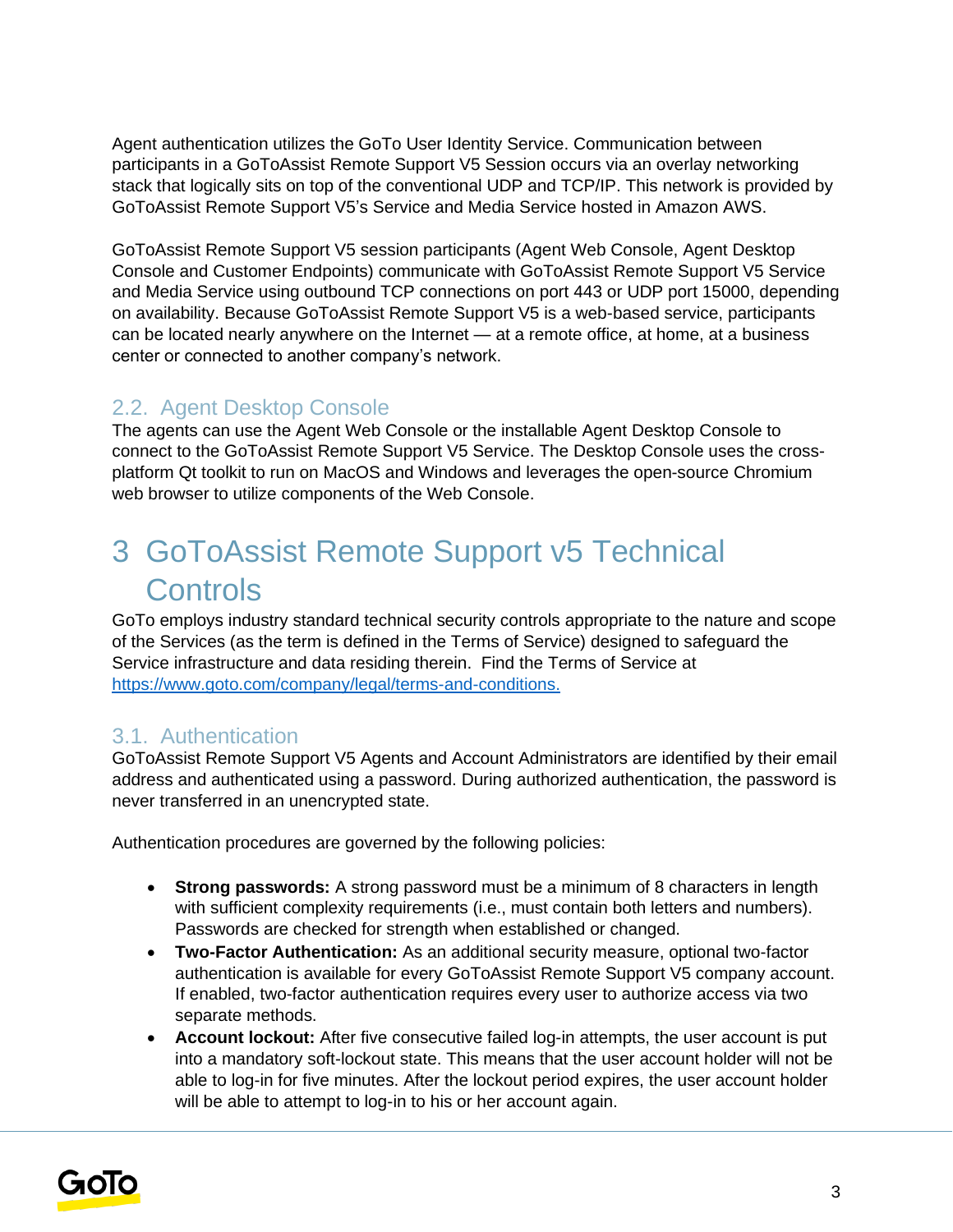## 3.2. Logical Access Control

Logical access control procedures are in place, designed to prevent or mitigate the threats of unauthorized application access and data loss in corporate and production environments. Employees are granted minimum (or "least privilege") access to specified GoTo systems, applications, networks, and devices as needed. Further, user privileges are segregated based on functional role and environment.

Users authorized to access GoToAssist Remote Support V5 product components may include GoTo's authorized technical staff (e.g., Technical Operations and Engineering DevOps), customer administrators, or end-users of the product. On-premise production servers are only available from jump hosts or through the Operations virtual private network (VPN). Cloud-based production components are available through SSU (Self Service Unix) authentication.

## 3.3. Permission Based Access Control

#### 3.3.1. Attended Session

An essential part of GoToAssist Remote Support V5's security is its permission-based access control model designed to protect access to the Customer's computer and data. During customer-attended live support sessions, the customer is prompted for permission before initiation of any screen sharing, remote control or transfer of files.

Once remote control and screen sharing have been authorized during an Attended Session, the Customer can watch what the Agent does at all times. Further, the service is designed to allow the Customer to easily take back control or terminate the session at any time.

#### 3.3.2. Unattended Session

Unattended support requires the Unattended Customer App to be installed on the Customer's device. It can be set up in one of two ways — either In-Session Setup (during an Attended Session) or using an Out-of-Session Installer, both of which require Customer approval.

In-Session Setup: once the Customer and Agent have entered an Attended Session, the Agent may request extra permission to install the Unattended Customer App. The Customer is prompted for approval and must give explicit authorization.

Out-of-Session Installer: After securely logging in to the GoToAssist Remote Support V5 website or desktop application, the Agent can download an installer, which allows installation of the Unattended Customer App on any Windows PC or Mac for which the Agent has administrator access.

#### 3.3.3. In-Session Security

GoToAssist Remote Support V5 is not designed to override local security controls on the Customer's computer.

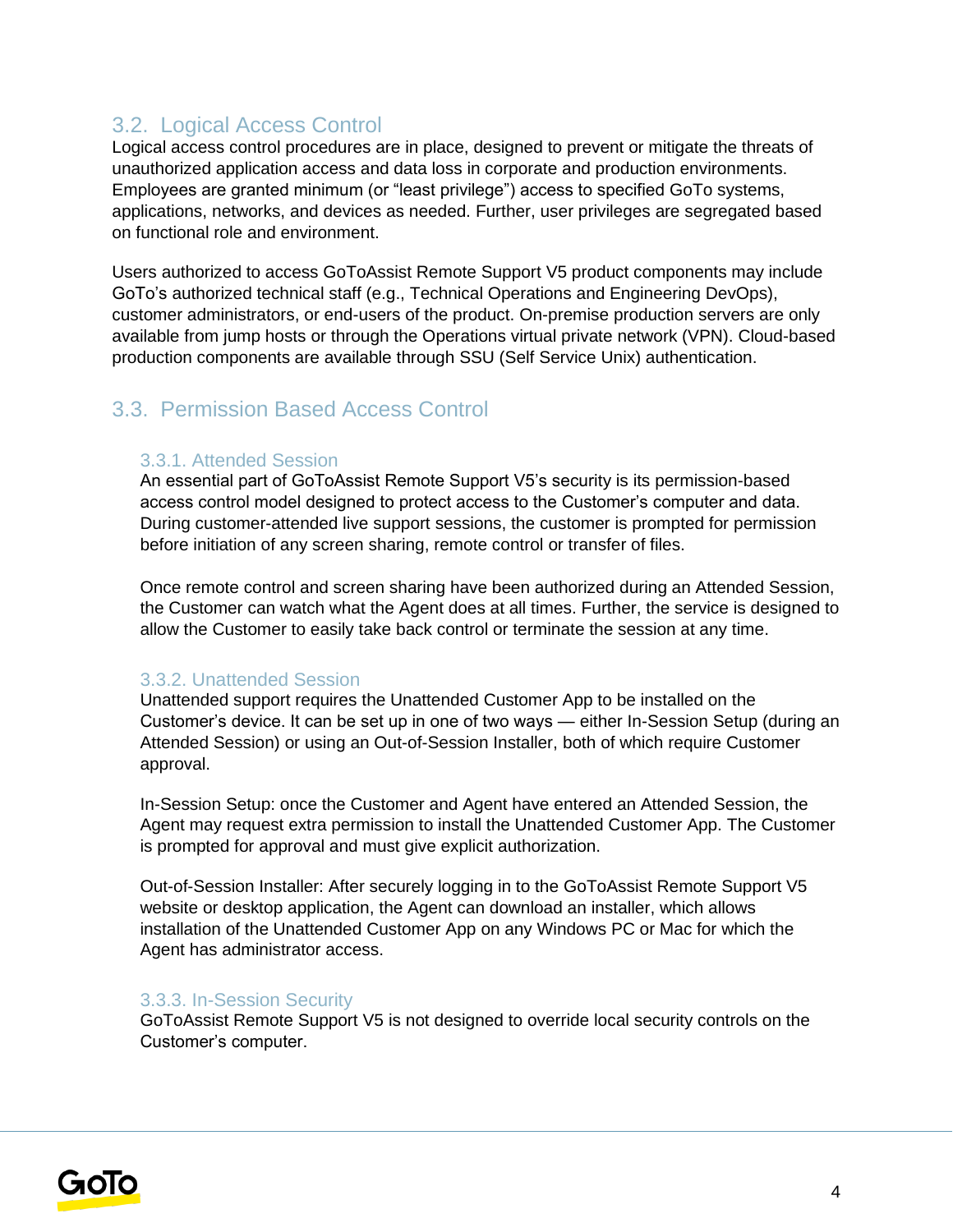Specifically, if the Customer returns to the machine while an Unattended Session is in progress, they may, at any time, end the session and can permanently revoke the Agent 's unattended support privileges.

## 3.4. Role Based Access Control

GoToAssist Remote Support V5 provides access to a variety of resources and services using a role-based access control system that is enforced by the various service delivery components. The following roles are defined:

- **Account Administrator**: GoToAssist Remote Support V5 user with full administrator privileges to perform administrative functions pertaining to Agents. Account administrators can create, modify and delete Agent accounts and modify subscription data.
- **Agent**: GoToAssist Remote Support V5 user. The agent can initiate GoToAssist Remote Support V5 Sessions in order to provide technical assistance to Customers via remote view, remote control or camera share.
- **Customer**: Unauthenticated person requesting support from the Agent. The Customer can close sessions and must grant permissions for the Agent to access their device.

## 3.5. Perimeter Defense and Intrusion Detection

GoTo employs industry standard perimeter protection tools, techniques and services that are designed to prevent unauthorized network traffic from entering its product infrastructure. The GoTo network features externally facing firewalls and internal network segmentation. Cloud resources also utilize host-based firewalls.

## 3.6. Data Segregation

GoTo leverages a multi-tenant architecture, logically separated at the database level, based on a user's or organization's GoTo account. Only authenticated parties are granted access to relevant accounts.

## 3.7. Physical Security

GoTo contracts with datacenters to provide physical security and environmental controls for server rooms that house production servers. These controls include:

- Video surveillance and recording
- Multi-factor authentication to highly sensitive areas
- Heating, ventilation and air conditioning temperature control
- Fire suppression and smoke detectors
- Uninterruptible power supply (UPS)
- Raised floors or comprehensive cable management
- Continuous monitoring and alerting
- Protections against common natural and man-made disasters, as required by the geography and location of the relevant data center
- Scheduled maintenance and validation of all critical security and environmental controls

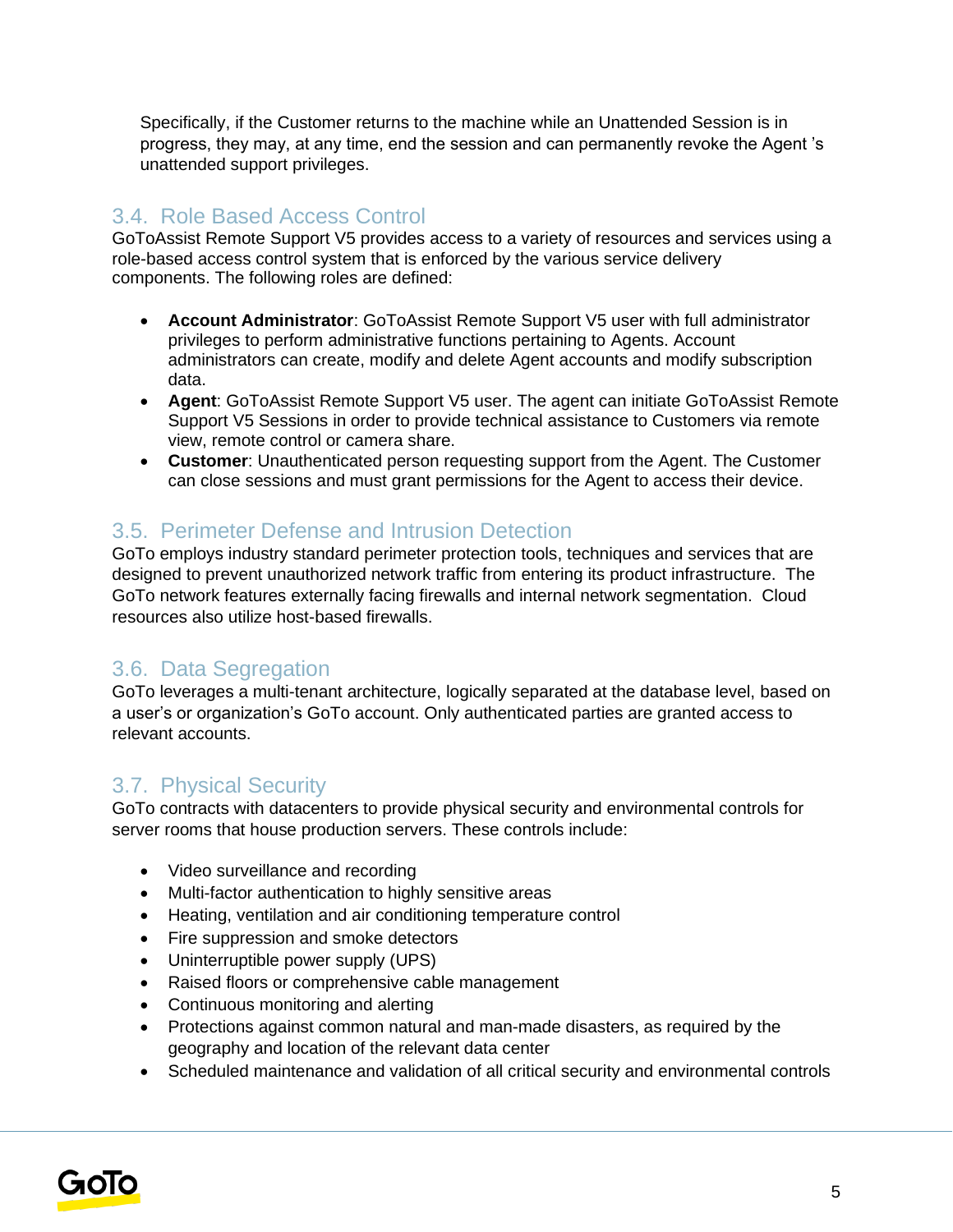GoTo limits physical access to production datacenters to only authorized individuals. Access to an on-premise server room or third-party hosting facility requires the submission of a request through the relevant ticketing system and approval by the appropriate manager, as well as review and approval by Technical Operations. GoTo management reviews physical access logs to datacenters and server rooms on at least a quarterly basis. Additionally, physical access to datacenters is removed upon termination of previously authorized personnel.

## 3.8. Data Backup, Disaster Recovery, Availability

GoTo's architecture is designed to perform replication in near-real-time to geographically diverse locations. Databases are backed up using a rolling incremental backup strategy. In the event of a disaster or total site failure in any one of the multiple active locations, the remaining locations are designed to balance the application load. Disaster recovery related to these systems is tested periodically.

## 3.9. Encryption

GoTo maintains a cryptographic standard that aligns with recommendations from industry groups, government publications, and other reputable standards groups. The cryptographic standard is periodically reviewed, and selected technologies and ciphers may be updated in accordance with the assessed risk and market acceptance of new standards. Key points regarding encryption in GoToAssist Remote Support V5 include:

- GoToAssist Remote Support V5 session data is protected with TLS 1.2 (if supported) 256-bit AES encryption in transit.
- Session keys are generated server-side by the agent and remain there in order to be able to connect the customer to the agent. The service is designed to ensure that these keys are never exposed or visible to the public.
- Encrypted communication between the customer and the agent in GoToAssist Remote Support V5 occurs via a custom media service solution.
- Endpoints within the GoToAssist Remote Support V5 infrastructure use Transport Layer Security (TLS) connections.

### 3.9.1. In-Transit Encryption

To further safeguard Customer Content (as the term is defined in the Terms of Service) while in transit, GoTo uses current TLS protocols and associated cipher suites.

Customer Endpoint and backend communication are encrypted via OpenSSL. Communications security controls based on strong cryptography are implemented on the TCP layer via TLS standard solutions.

Strong authentication measures are utilized in order to help reduce the likelihood of wouldbe attackers masquerading as infrastructure servers or inserting themselves into the middle of support session communications.

To provide protection against eavesdropping, modification or replay attacks, IETF-standard TLS protocols are used to protect all communication between endpoints and our services. Screen-sharing data, keyboard/mouse control data, transferred files, remote diagnostic data

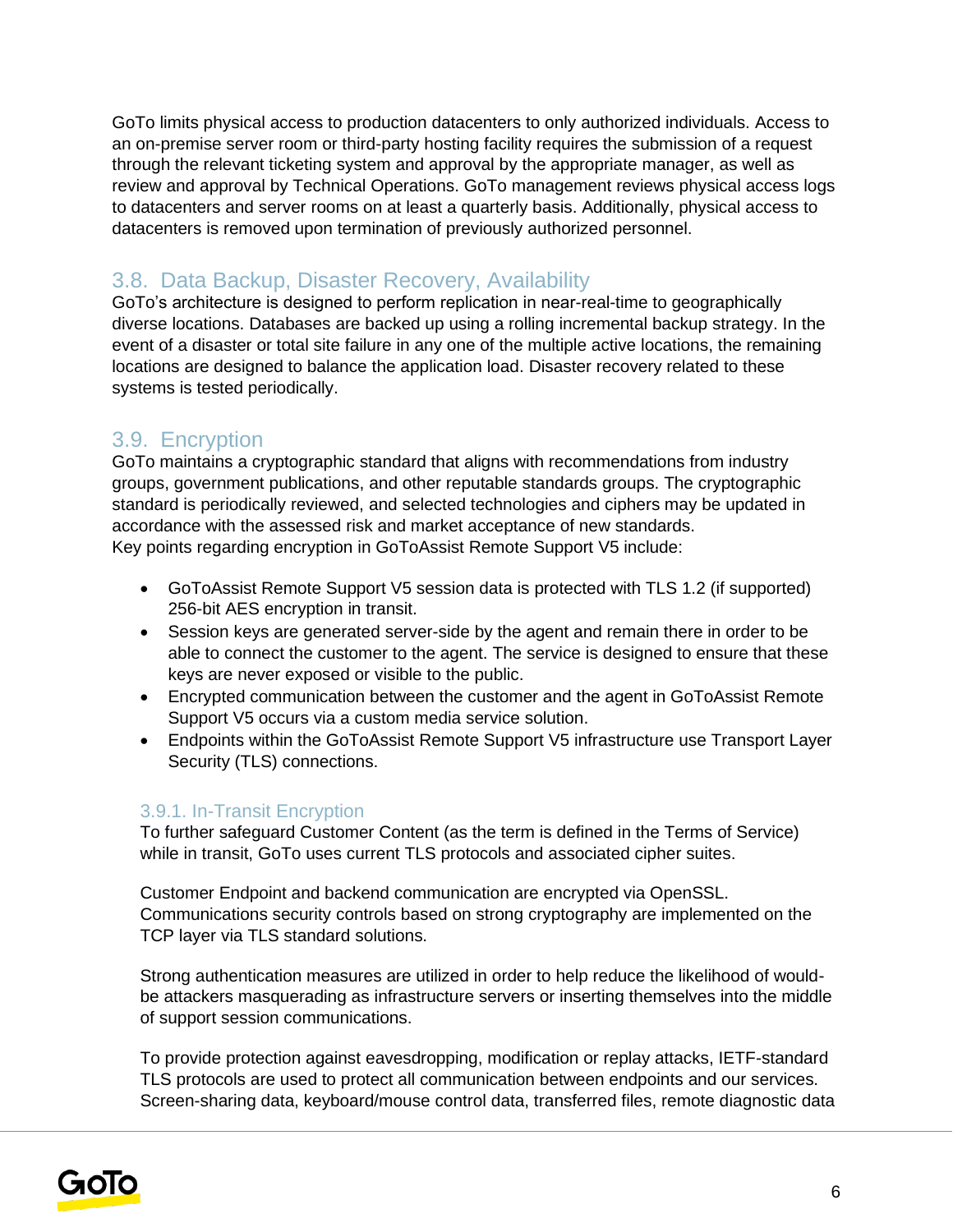and text chat information are encrypted in transit with TLS 1.2 (2048-bit RSA, AES-256 strong encryption ciphers with 384-bit SHA-2 algorithm).

In order to ensure appropriate compatibility and security balance, the GoToAssist Remote Support V5 service also supports inbound connections using most supported TLS cipher suites in TLS 1.2.

GoTo also advises that agents configure their browsers to use strong cryptography by default whenever possible, in order to increase technical safeguards on the agents' machine, and to always install the latest operating system and browser security patches.

When connections are established to the GoToAssist Remote Support V5 website and between GoToAssist Remote Support V5 components, GoTo servers authenticate themselves to clients using GlobalSign public key certificates. Server-to-server APIs are accessible only within GoTo's private network behind robust firewalls.

#### 3.9.2. TCP Layer Security

Internet Engineering Task Force (IETF)-standard TLS protocols are used in order to protect communication between endpoints.

For their own protection, GoTo recommends that customers configure their browsers to use strong cryptography by default whenever possible, and to ensure that operating system and browser security patches are kept up to date.

#### 3.9.3. Customer Endpoint Protection

Customer Desktop Apps and Unattended Customer Apps must be compatible with a wide variety of desktop environments. GoToAssist Remote Support V5 accomplishes this using an executable download that employs strong cryptographic measures.

The Customer Desktop Apps and Unattended Customer Apps are downloaded to customer PCs as a digitally signed installer. This helps protect the Customer from inadvertently installing a Trojan or other malware posing as GoToAssist Remote Support V5 software.

The endpoint software is composed of several digitally signed executables and dynamically linked libraries. GoTo follows appropriate quality control and configuration management procedures during development and deployment in order to enhance software safety.

### 3.10. Vulnerability Management

Ensuring the safety and protection of GoTo's customer's Content and systems is top priority. GoTo implements various security measures throughout the lifecycle of all its products. Security aspects are considered and taken into account during development and operations of GoToAssist Remote Support V5.

Dynamic and static application vulnerability testing, as well as Security assessment testing activities for targeted environments, are also performed periodically. Relevant vulnerabilities are also communicated and managed with monthly and quarterly reports provided to development teams, as well as management.

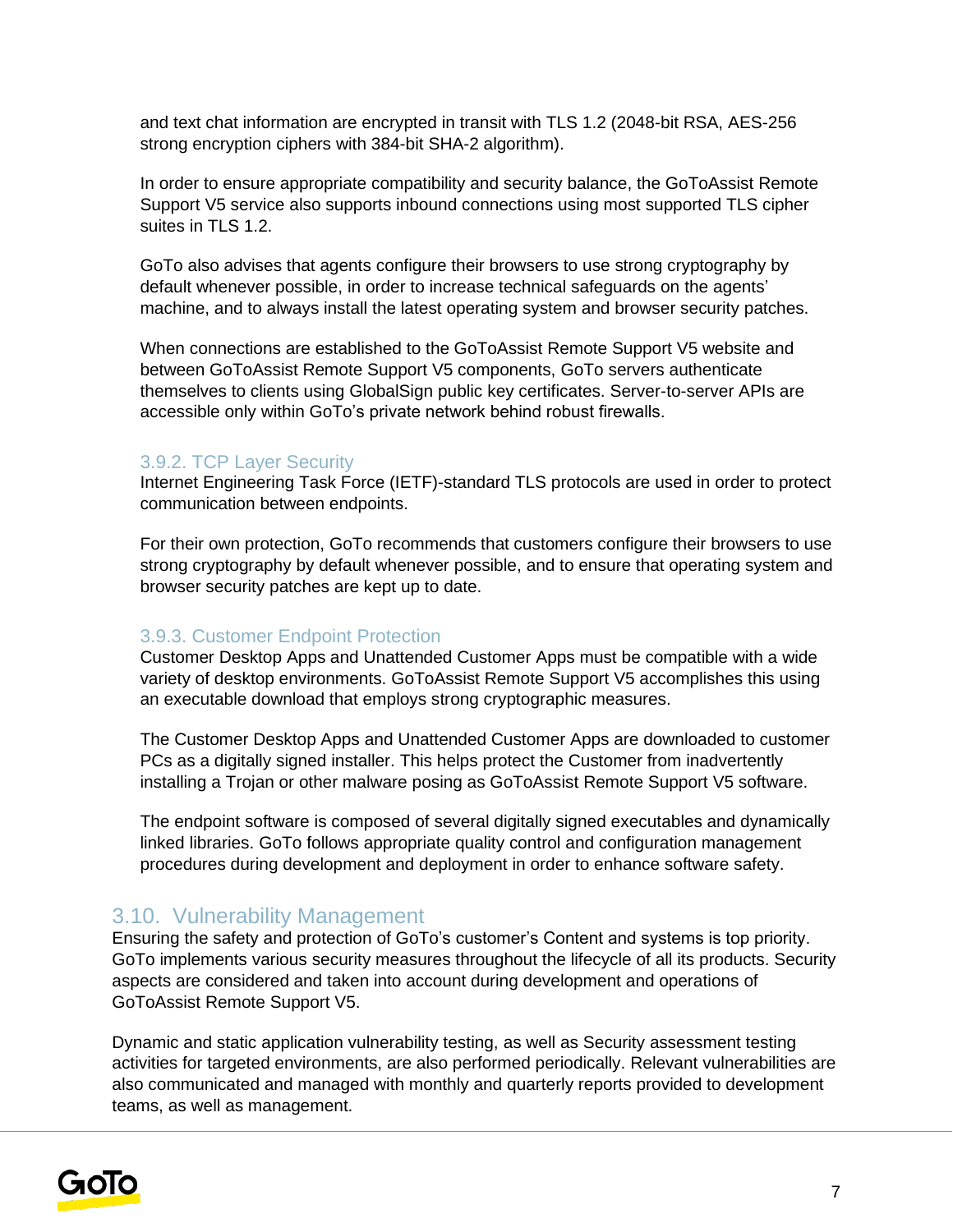#### 3.10.1. Security Team

GoTo's Security team continuously monitors product development and operations in close collaboration with the product engineers in order to keep GoToAssist Remote Support V5 secure and prevent or reduce the likelihood for possible risks.

#### 3.10.2. Internal and External Audits

GoTo's internal audit process includes regular security assessments at both the infrastructure and software level. Our internal audits are complemented by various independent external assessments to ensure that we maintain industry standards.

## 3.11. Logging and Alerting

GoTo collects identified anomalous or suspicious traffic into relevant security logs in applicable production systems.

# 4 Organizational Controls

GoTo maintains a comprehensive set of organizational and administrative controls designed to protect the security and privacy posture of the GoToAssist Remote Support V5 product.

### 4.1. Security Policies and Procedures

GoTo maintains a comprehensive set of security policies and procedures aligned with business goals, compliance programs, and overall corporate governance. These policies and procedures are periodically reviewed and updated as necessary to ensure ongoing compliance.

## 4.2. Standards Compliance

GoTo complies with applicable legal, financial, data privacy, and regulatory requirements, and maintains compliance with the following certifications and external audit reports:

- TRUSTe Enterprise Privacy & Data Governance Practices Certification to address operational privacy and data protection controls that are aligned with key privacy laws and recognized privacy frameworks. To learn more, please visit ou[r](https://blog.logmeininc.com/logmein-furthers-commitment-to-data-privacy-with-truste-enterprise-privacy-certification-seal/?lang=en) [blog post](https://www.goto.com/blog/logmein-furthers-commitment-to-data-privacy-with-truste-enterprise-privacy-certification-seal)[.](https://blog.logmeininc.com/logmein-furthers-commitment-to-data-privacy-with-truste-enterprise-privacy-certification-seal/?lang=en)
- International Organization for Standardization ISO/IEC 27001:2013 Information Security Management System (ISMS) Certification
- American Institute of Certified Public Accountants' (AICPA) Service Organization Control (SOC) 2 Type 2 attestation report. BSI Cloud Computing Catalogue (C5).
- American Institute of Certified Public Accountants (AICPA) Service Organization Control (SOC) 3 Type II attestation report
- Payment Card Industry Data Security Standard (PCI DSS) compliance for GoTo's eCommerce and payment environments
- Internal controls assessment as required under a Public Company Accounting Oversight Board (PCAOB) annual financial statements audit

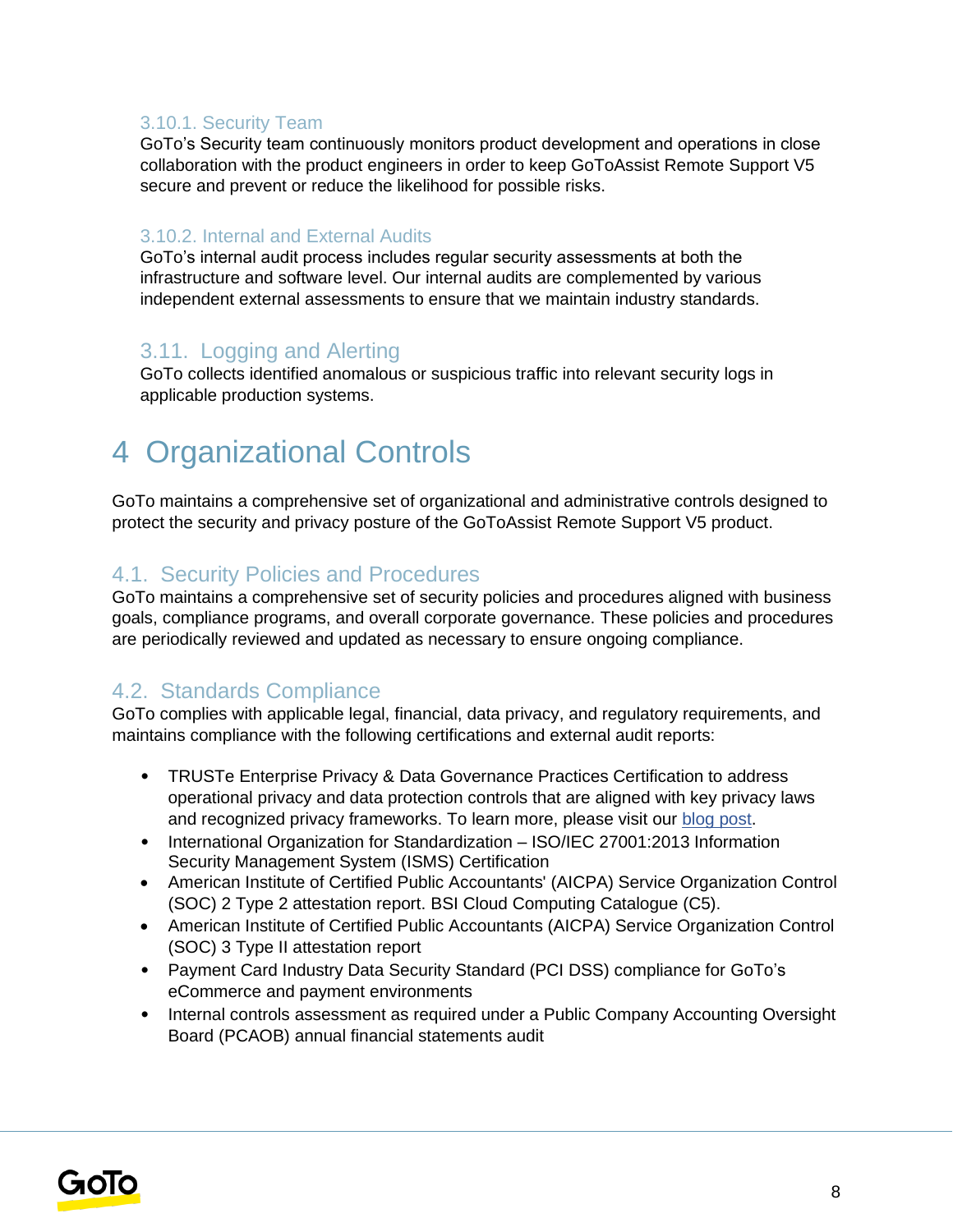## 4.3. Security Operations and Incident Management

GoTo's Security Operations Center (SOC) is staffed by the Security Operations team and is responsible for detecting and responding to security events. The SOC uses security sensors and analysis systems to identify potential issues and has developed an Incident Response Plan that dictates appropriate responses.

The Incident Response Plan is aligned with GoTo's critical communication processes, the Information Security Incident Management Policy, as well as associated standard operating procedures. It is designed to manage, identify and resolve suspected or identified security events across its systems and Services, including GoToAssist Remote Support V5. Per the Incident Response Plan, technical personnel are in place to identify potential information security-related events and vulnerabilities and to escalate any suspected or confirmed events to management, where appropriate. Employees can report security incidents via email, phone and/or ticket in accordance with the process documented on the GoTo intranet site. All identified or suspected events are documented and escalated via standardized event tickets and triaged based upon criticality.

### 4.4. Application Security

GoTo's application security program is based on the Microsoft Security Development Lifecycle (SDL) to secure product code. The core elements of this program are manual code reviews, threat modeling, static code analysis and system hardening.

### 4.5. Personnel Security

Background checks, to the extent permitted by applicable law and as appropriate for the position, are performed globally on new employees prior to the date of hire. Results are maintained within an employee's job record. Background check criteria will vary depending upon the laws, job responsibility and leadership level of the potential employee and are subject to the common and acceptable practices of the applicable country.

### 4.6. Security Awareness and Training Programs

New hires are informed of security policies and the GoTo Code of Conduct and Business Ethics at orientation. This mandatory annual security and privacy training is provided to relevant personnel and managed by Talent Development with support from the Security Team.

GoTo employees and temporary workers are informed regularly about security and privacy guidelines, procedures, policies and standards through various mediums including new hire onboarding kits, awareness campaigns, webinars with the CISO, a security champion program, and the display of posters and other collateral, rotated at least bi-annually, that illustrate methods for securing data, devices, and facilities.

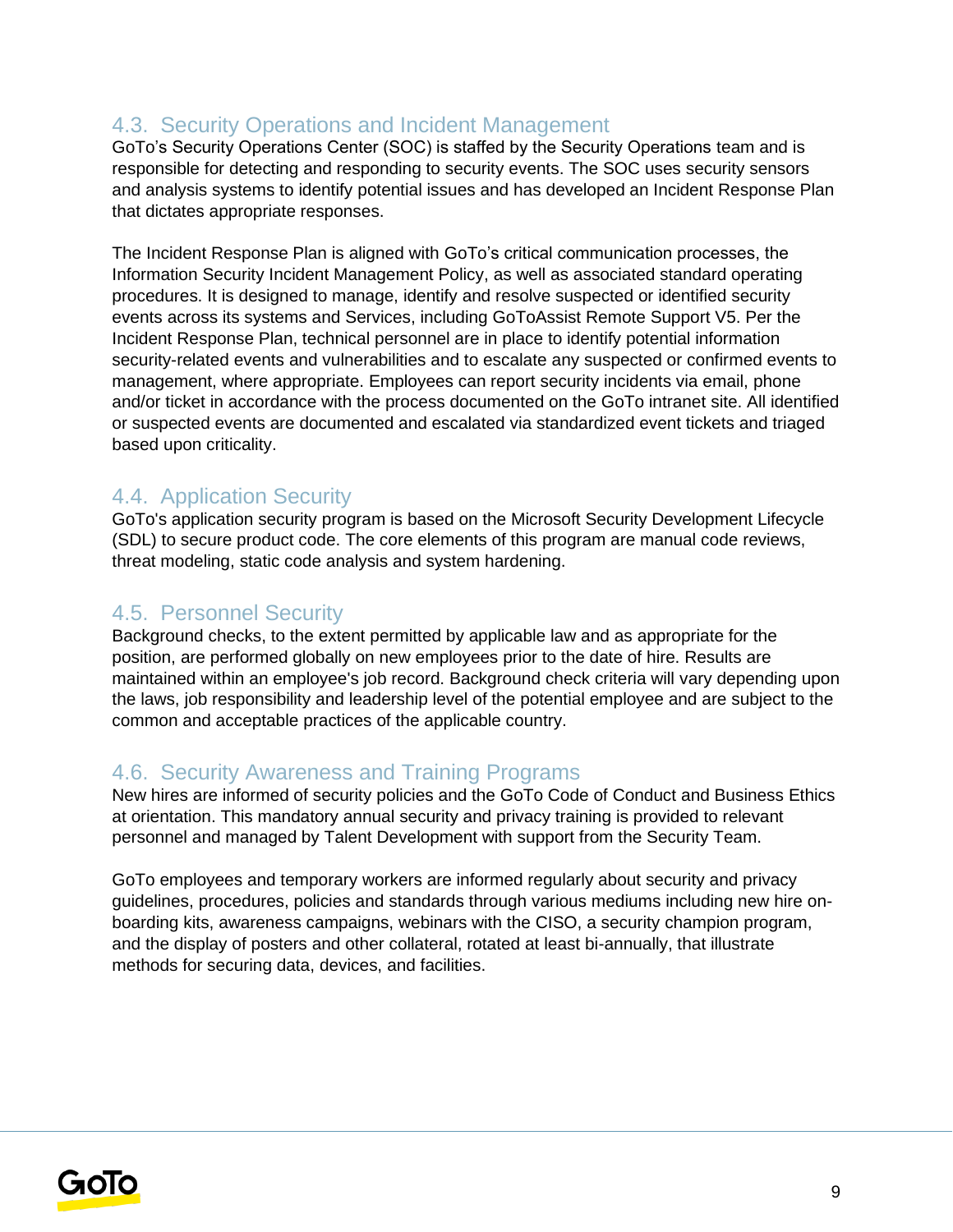# 5 Privacy Practices

GoTo takes the privacy of its Customers, the subscribers to the GoTo Services, and end users very seriously and is committed to disclosing relevant data handling and management practices in an open and transparent manner.

### 5.1. GDPR

The General Data Protection Regulation (GDPR) is a European Union (EU) law on data protection and privacy for individuals within the European Union. GDPR aims primarily to give control to its citizens and residents over their personal data and to simplify the regulatory environment across the EU. GoToAssist Remote Support v5 is compliant with the applicable provisions of GDPR. For more information, please visit [https://www.goto.com/company/trust/privacy.](https://www.goto.com/company/trust/privacy)

## 5.2. CCPA

GoTo hereby represents and warrants that it is in compliance with the California Consumer Privacy Act (CCPA). For more information, please visit [https://www.goto.com/company/trust/privacy.](https://www.goto.com/company/trust/privacy)

## 5.3. Data Protection and Privacy Policy

GoTo is pleased to offer a comprehensive, global [Data Processing Addendum](https://www.goto.com/company/legal) (DPA), available in [English](https://www.docusign.net/Member/PowerFormSigning.aspx?PowerFormId=87db4c61-3929-4ccb-ab58-b202e064c4a1) and [German,](https://www.docusign.net/Member/PowerFormSigning.aspx?PowerFormId=29541afa-3cf0-4d7c-90f8-e971a0866b8e&env=na1) to meet the requirements of the GDPR, CCPA, and beyond and which governs GoTo's processing of Personal Data.

Specifically, our DPA incorporates several GDPR-focused data privacy protections, including: (a) data processing details, sub-processor disclosures, etc. as required under Article 28; (b) EU Standard Contractual Clauses (also known as the EU Model Clauses); and (c) inclusion of GoTo's technical and organizational measures. Additionally, to account for CCPA coming into force, we have updated our global DPA to include: (a) revised definitions which are mapped to CCPA; (b) access and deletion rights; and (c) warranties that GoTo will not sell our users' 'personal information.'

For visitors to our webpages, GoTo discloses the types of information it collects and uses to provide, maintain, enhance, and secure its Services in its [Privacy Policy](https://www.goto.com/company/legal/privacy) on the public website. The company may, from time to time, update the Privacy Policy to reflect changes to its information practices and/or changes in applicable law, but will provide notice on its website for any material changes prior to any such change taking effect.

## 5.4. Transfer Frameworks

GoTo has a robust global data protection program which takes into account applicable law and supports lawful international transfers under the following frameworks:

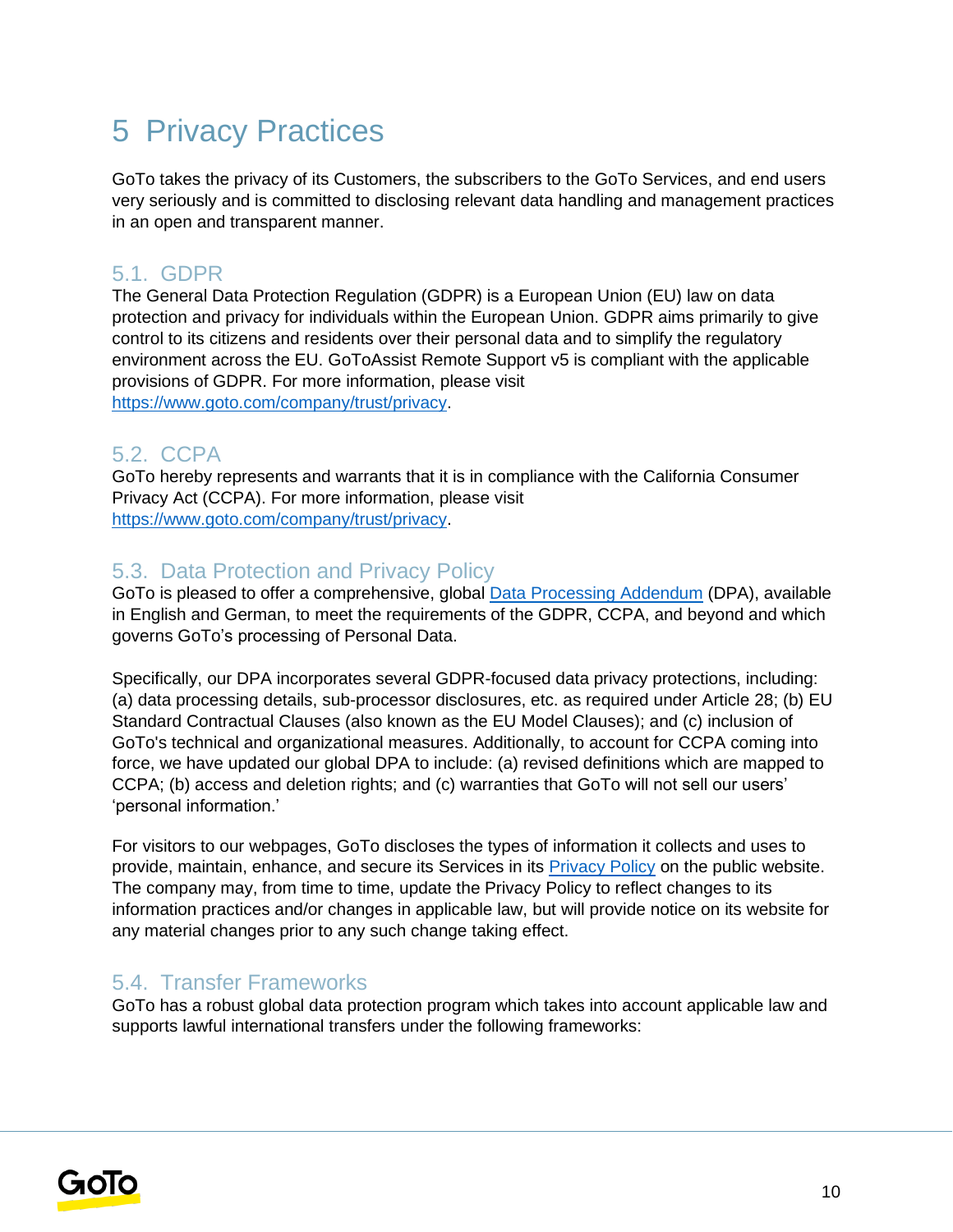#### 5.4.1. Standard Contractual Clauses

The Standard Contractual Clauses (or "SCCs") are standardized contractual terms, recognized and adopted by the European Commission, whose primary purpose are to ensure that any personal data leaving the European Economic Area ("EEA") will be transferred in compliance with EU data-protection law. GoTo has invested in a world-class data privacy program designed to meet the exacting requirements of the SCCs for the transfer of personal data. GoTo offers customers SCCs, sometimes referred to as EU Model Clauses, that make specific guarantees around transfers of personal data for in-scope GoTo services as part of its global DPA. Execution of the SCCs helps ensure that GoTo customers can freely move data from the EEA to the rest of the world.

#### *Supplemental Measures*

In addition to the measures specified in these TOMs, GoTo has created the following [FAQ](https://logmeincdn.azureedge.net/legal/international-data-transfers-faq.pdf) designed to outline its supplemental measures utilized to support lawful transfers under Chapter 5 of the GDPR and address and guide any "case-by-case" analyses recommended by the European Court of Justice in conjunction with the SCCs.

#### 5.4.2. APEC CBPR and PRP Certifications

GoTo has additionally obtained Asia-Pacific Economic Cooperation ("APEC") Cross-Border Privacy Rules ("CBPR") and Privacy Recognition for Processors ("PRP") certifications. The APEC CBPR and PRP frameworks are the first data regulation frameworks approved for the transfer of personal data across APEC-member countries and were obtained and independently validated through TrustArc, an APEC-approved third-party leader in data protection compliance.

### 5.5. Return and Deletion of Customer Content

At any time, GoToAssist Remote Support V5 Customers may request the return or deletion of their Content through standardized interfaces. If these interfaces are not available or GoTo is otherwise unable to complete the request, GoTo will make a commercially reasonable effort to support the Customer, subject to technical feasibility, in the retrieval or deletion of their Content. Customer Content for GoToAssist Remote Support V5 will be deleted within thirty (30) days of Customer request. Customers' GoToAssist Remote Support V5 Content shall automatically be deleted within ninety (90) days after the expiration or termination of their final subscription term. Upon written request, GoTo will certify to such Content deletion.

### 5.6. Sensitive Data

While GoTo aims to protect all Customer Content, regulatory and contractual limitations require us to restrict the use of the GoToAssist Remote Support V5 for certain types of information. Unless Customer has written permission from GoTo, the following data must not be uploaded to or generated in GoToAssist Remote Support V5 (by Customer or their end-users):

• Government-issued identification numbers and images of identification documents.

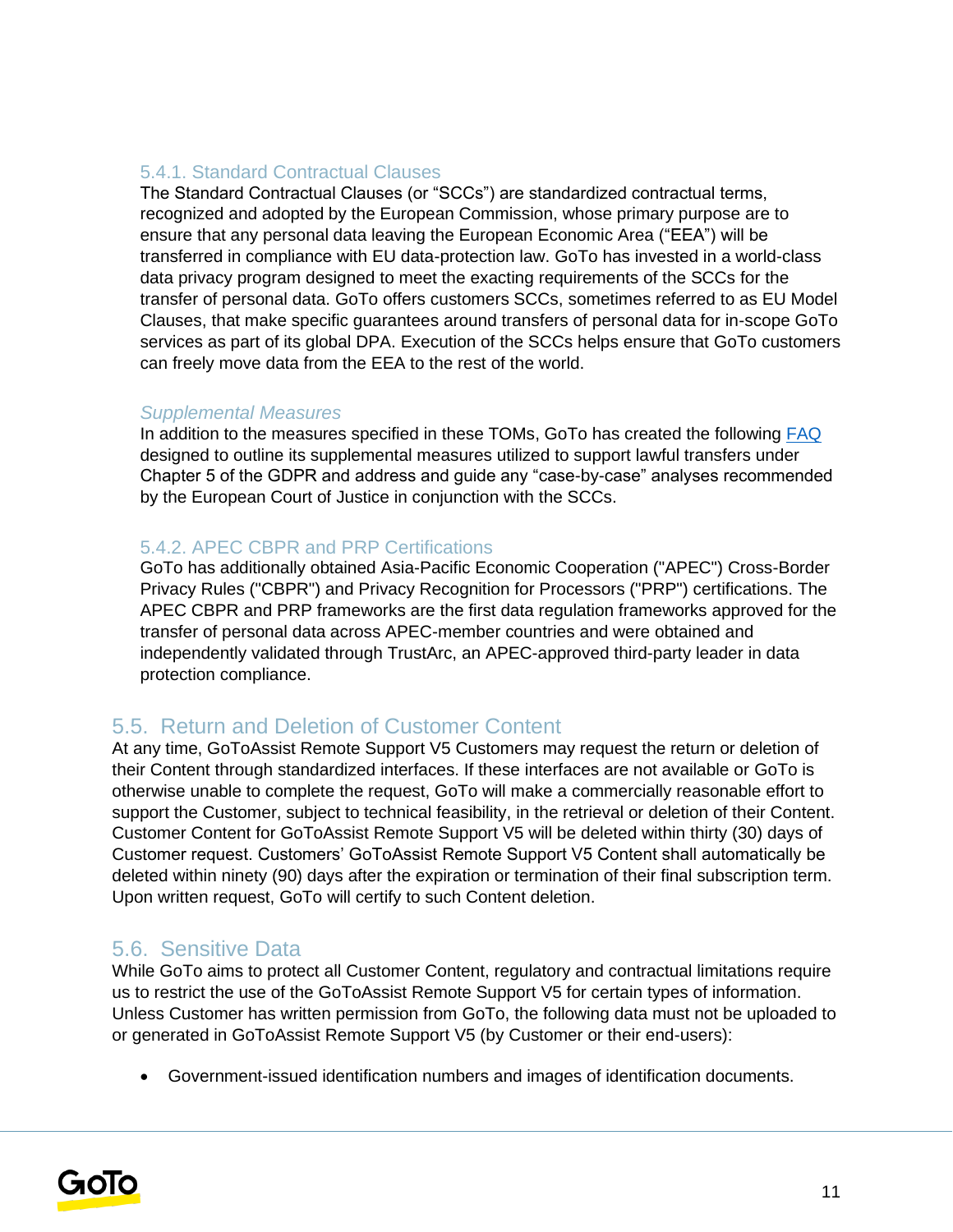- Information related to an individual's health, including, but not limited to, Personal Health Information (PHI) identified in the Health Insurance Portability and Accountability Act of 1996 (HIPAA) and related laws and regulations.
- Information related to financial accounts and payment instruments, including, but not limited to, credit card data. The only general exception to this provision extends to explicitly identified payment forms and pages that are used by GoTo to collect payment for GoToAssist Remote Support V5.
- Any information especially protected by applicable laws and regulation, specifically information about individual's race, ethnicity, religious or political beliefs, organizational memberships, etc.

## 5.7. Tracking and Analytics

GoTo is continuously improving its websites and products using third-party web analytics tools which help GoTo understand how visitors use its websites, desktop tools, and mobile applications, as well as user preferences and problems. For further details please reference the [Privacy Policy](https://www.goto.com/company/legal/privacy)[.](https://www.logmein.com/legal/privacy)

# 6 Third Parties

## 6.1. Use of Third Parties

As part of the internal assessment and processes related to vendors and third parties, vendor evaluations may be performed by multiple teams depending upon relevancy and applicability. The Security team evaluates relevant vendors that provide information security-based services including the evaluation of third-party hosting facilities. GoTo's Legal and Procurement teams may evaluate contracts, Statements of Work (SOW) and service agreements, as necessary per internal processes. Appropriate compliance documentation or reports may be obtained and evaluated at least annually, as deemed appropriate, to ensure the control environment is functioning adequately and any necessary user consideration controls are addressed. In addition, third-parties that host or that are granted access to sensitive or confidential data by GoTo are required to sign a written contract outlining the relevant requirements for access to, or storage or handling of, the information (as applicable).

## 6.2. Contract Practices

To ensure business continuity and that appropriate measures are in place, intended to protect the confidentiality and integrity of third-party business processes and data processing, GoTo reviews relevant third parties' terms and conditions and either utilizes GoTo-approved procurement templates or negotiates, in collaboration with Security, Legal, Procurement, and Finance (in each case, as appropriate) such third-party terms, where deemed necessary.

# 7 Contacting GoTo

Customers can contact GoTo at [https://support.goto.com](https://support.goto.com/) [f](https://support.logmeininc.com/)or general inquiries or privacy@goto.com for privacy-related questions.

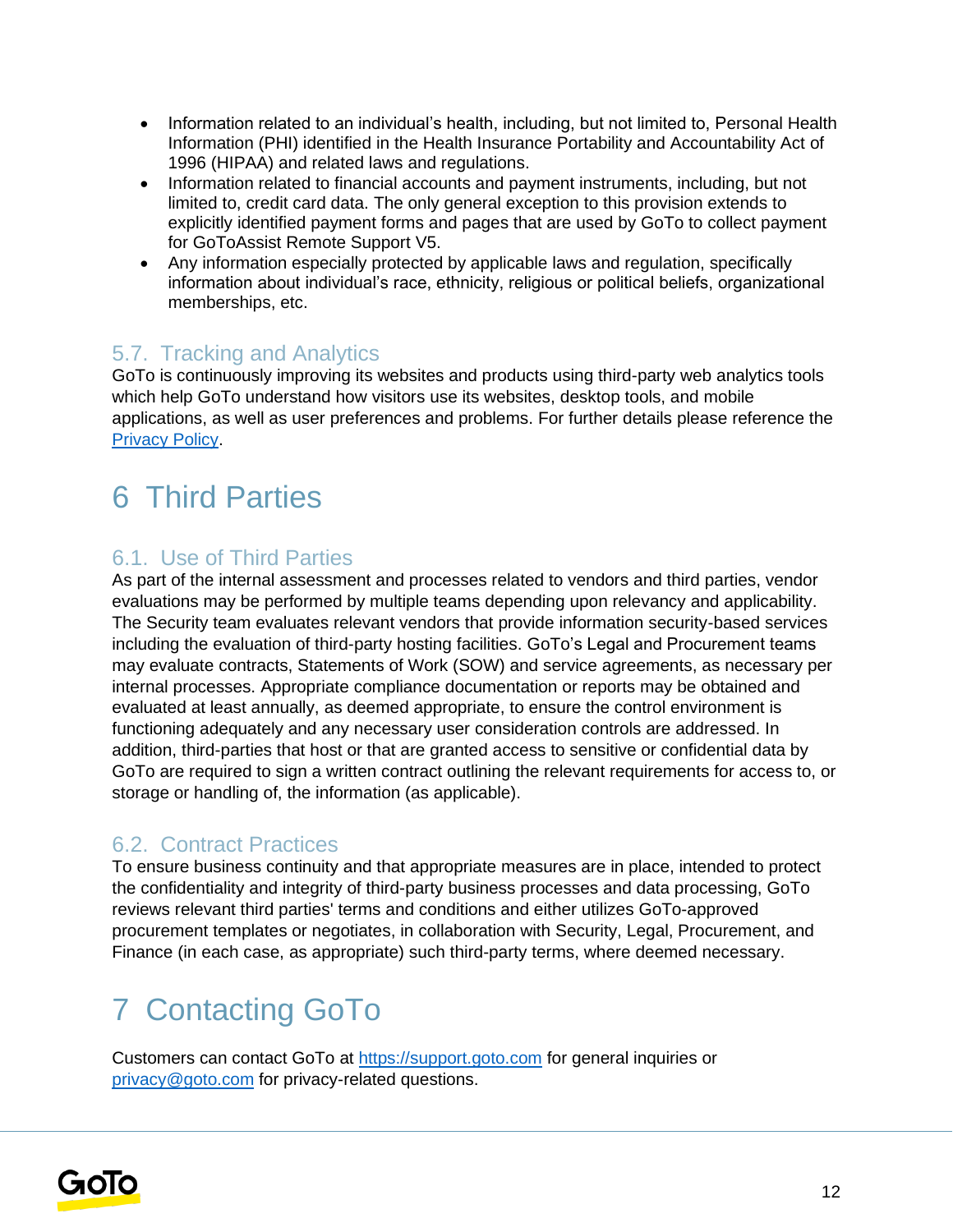# 8 Appendix – Terminology

**Agent:** GoToAssist Remote Support V5 user, who creates GoToAssist Remote Support V5 Sessions in order to provide technical assistance to Customers via remote view, remote control or camera share.

**Agent Web Console:** web application that runs on the Agent's PC, Mac, Tablet or Chromebook devices in any of the supported browsers (Chrome, Firefox, Safari) and connects to the GoToAssist Remote Support V5 Service. It enables the Agent to create and conduct GoToAssist Remote Support V5 sessions as well as various account management, service management and reporting functions.

**Agent Desktop Console:** desktop application that runs on MacOS and Windows computers and connects to the GoToAssist Remote Support V5 Service and leverages the GoToAssist Remote Support V5 Agent Web Console technology, Qt and the Chromium web engine. Provides the same functionality as the Agent Web Console but in a native look and feel.

**Attended Session:** support session where the Customer is present during the session and can participate in it.

**Customer:** person receiving technical support from the Agent via a GoToAssist Remote Support V5 Session.

**Customer Desktop App:** desktop application that runs on the Customer's computer (Windows or Mac) and connects to a GoToAssist Remote Support V5 Session through the GoToAssist Remote Support V5 Service. It provides remote control capability as well as other advanced functionalities and the ability to install Unattended App on the Customer's computer.

**Customer Endpoint:** collective term referring to any customer endpoint: Customer Web App, Customer Desktop App, Customer Mobile App, Unattended Customer App.

**Customer Mobile App:** mobile application (Android and iOS) that runs on the Customer's mobile/tablet device and can connect to a GoToAssist Remote Support V5 Session through the GoToAssist Remote Support V5 Service. It provides remote view (Android and iOS) and remote control (Android only) capabilities.

**Customer Web App:** web application that runs in any supported browser on the Customer's computer/mobile device and connects to a GoToAssist Remote Support V5 Session through the GoToAssist Remote Support V5 Service. It can provide chat, remote view and camera share capabilities as well as the possibility to elevate the session anytime to remote control by downloading the Customer Desktop App or installing the Customer Mobile App.

**Media Service:** a fleet of load-balanced, globally distributed servers providing a variety of highavailability unicast and multicast communication services based on WebRTC protocols. **GoToAssist Remote Support V5 Sessions:** attended chat, remote view, remote control or camera share and unattended remote control.